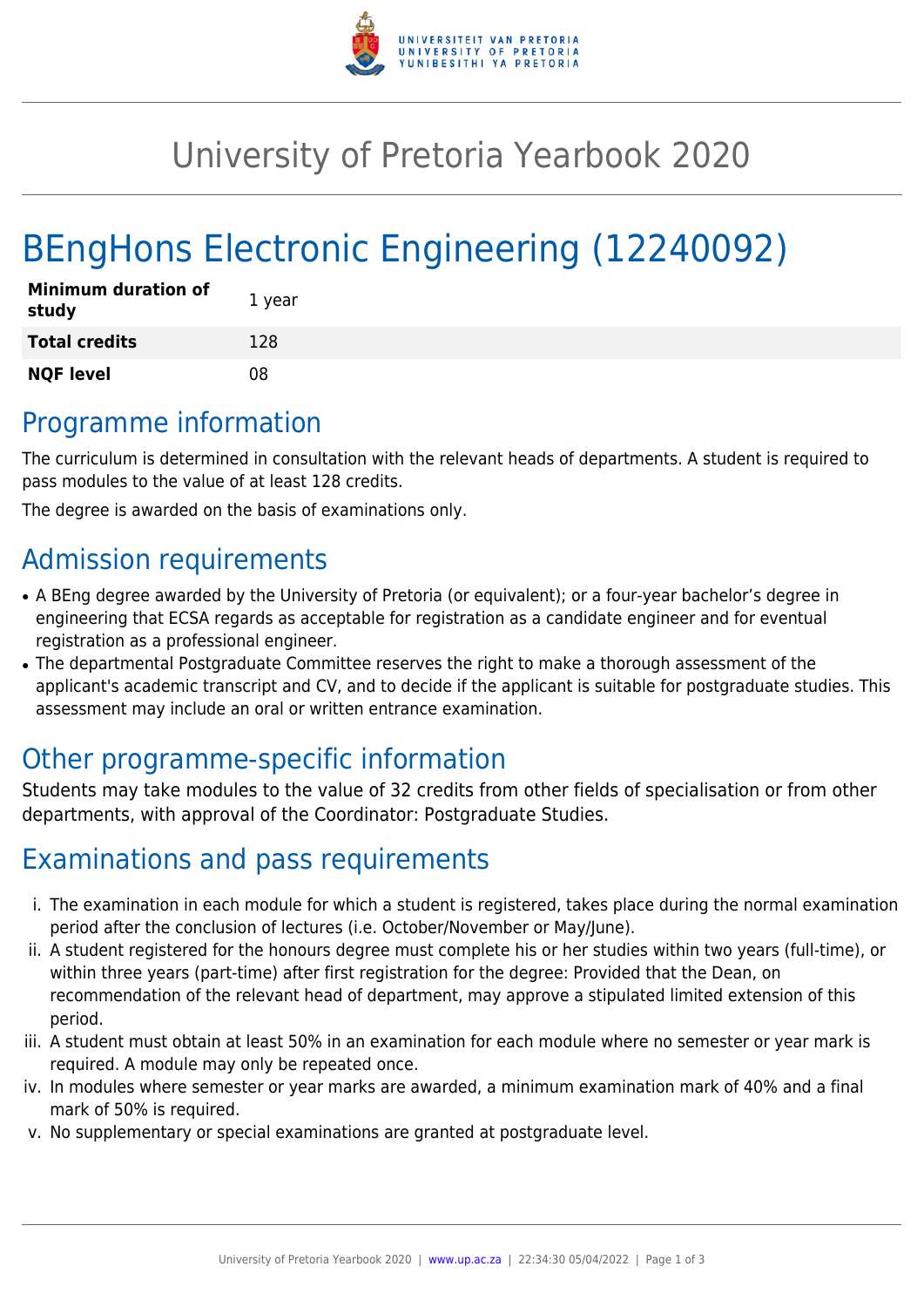

# Pass with distinction

A student passes with distinction if he or she obtains a weighted average of at least 75% in the first 128 credits for which he or she has registered (excluding modules which were discontinued timeously). The degree is not awarded with distinction if a student fails any one module (excluding modules which were discontinued timeously).